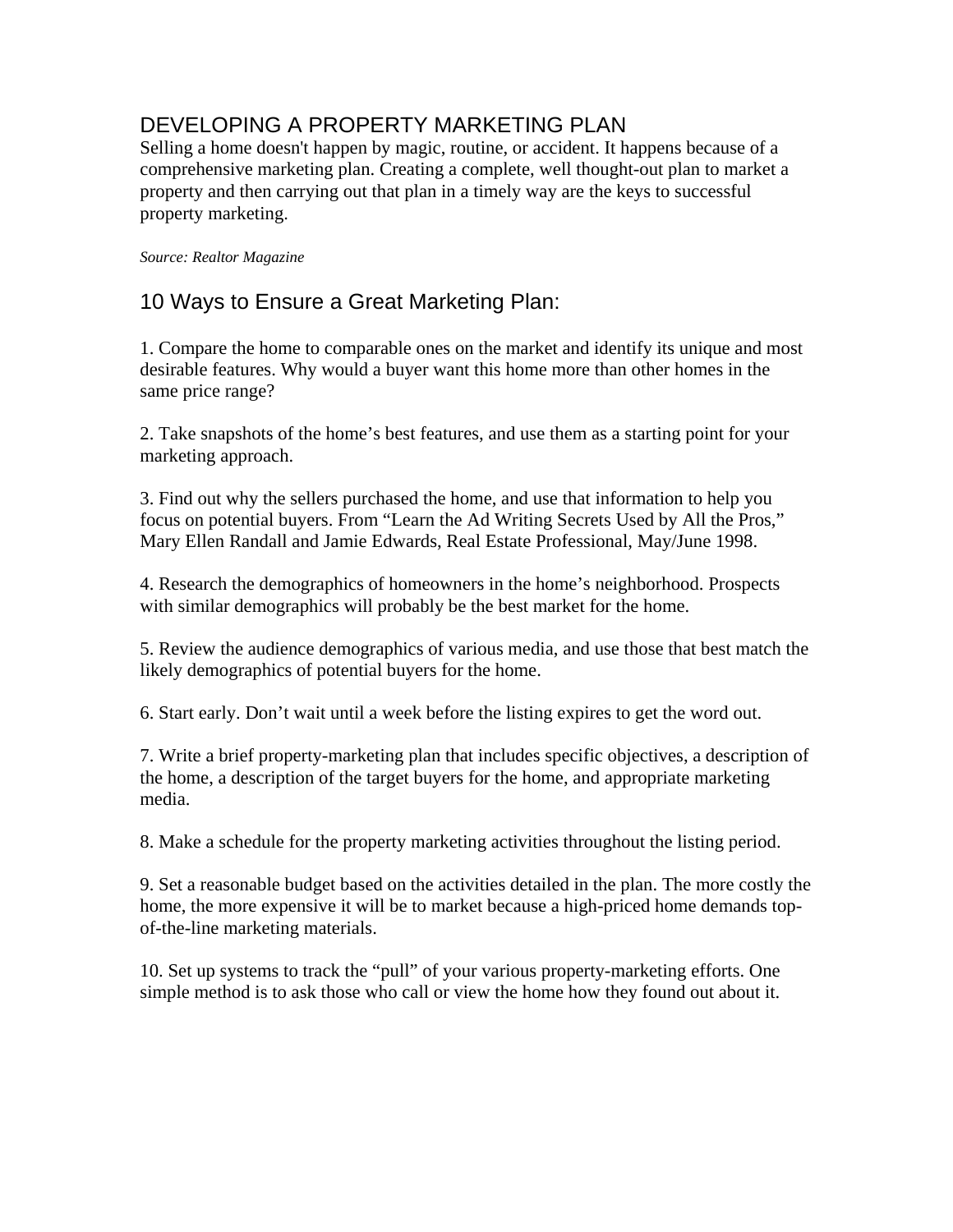# Customize Your Property Marketing

You can't change the basic property, but you can emphasize the features that will appeal to your target market.

- 1 Use the demographic profile and the analysis of the home's features to determine the types of buyers who are most likely to be interested in the home.
- 2 Then, adapt your marketing presentation to emphasize factors that are probably of importance to your target buyers. For example, for entry-level homes emphasize low down payments and neighborhoods with good resale value. Luxury home buyers may be more concerned about privacy and quiet in the neighborhood.
- 3 Emphasize services and assistance you can provide that will be of special benefit to your target group. Move-up buyers might appreciate assistance with locating a moving company or recreational activities for their children.

#### Entry-Level Home (First-Time Buyers)

- 1 Include information about possible financing scenarios, such as sample down payments and monthly mortgage payments, and first-time buyer financing programs.
- 2 Emphasize the tax advantages of home ownership and the opportunity to build equity, instead of paying rent.
- 3 Advertise the home in local restaurants or entertainment magazines.

#### Move-Up Home (More experienced buyers, probably with families)

- 1 Highlight such features as a large lot or backyard; a fourth or fifth bedroom; or a bonus room suitable for a den, a home-entertainment room, or a home office.
- 2 Provide information about local schools, day care centers, or parks.
- 3 Advertise the home at day care centers, nursery schools, and local shopping districts.